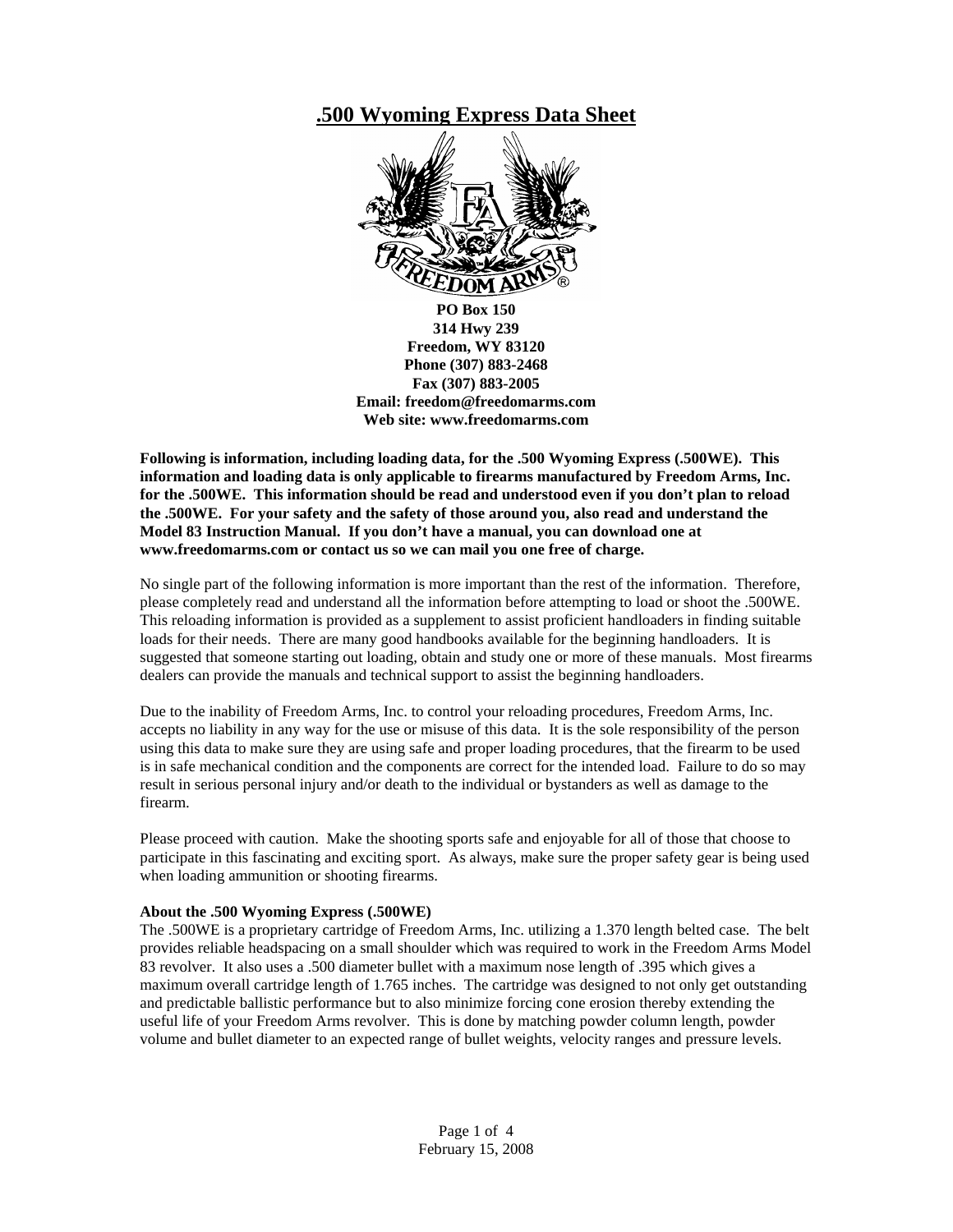**Following are a few tips and cautions for the experienced reloader on loading the .500 Wyoming Express. Beginning reloaders should study several loading manuals and get instruction from a qualified reloader before attempting to use this data.** 

#### **.500WE Case**

Case length shortening is normal. Tests have shown as much as .020 loss of length over 10 maximum loads through the same case. Full length resizing of the case, which is recommended, will gain some of that length back. It is best to load your cases in batches so they are grouped for length, then adjust your dies to match the length.

Slight belt expansion is normal. Typically, maximum loads will expand the belt up to .002 on the first firing, subsequent firings will typically expand less. In tests, ten loads were fired through the same case for a total expansion of .003 with the case still usable. Typically when the belt expands .004 or more it may be unusable due to interference between the belt and chamber headspace area. In other words, the case won't drop fully into the chamber. To check if the case is usable, just resize the body of the case and try it in your chamber. If the belt interferes with the headspace area of the chamber, the case should be discarded. Do not try to resize the belt. Headspacing problems will result and extreme pressures may exist due to the belt being allowed to slip into the chamber area of the cylinder.

Case life has shown to be very good. Many tests have been run loading a batch of cases 10 times with maximum loads without a single case failure. Your results may vary but typically, case life has shown to be very good.

#### **Bullets**

The construction of the bullet is as important as the intended use of the final loaded round. Many commercially made pistol bullets available today are designed for expansion at lower velocities. Loading bullets above their velocity/pressure design limits can result in poor accuracy and decreased life of the revolver forcing cone as well as excessive top strap cutting. In general, the current commercially available jacketed bullets should be limited to 35,000 psi loads when using the slower burning powders like H110 or WW296. When using the faster powders the pressure should be kept even lower. For the high velocity/pressure loads, only good quality hard cast bullets should be used or jacketed bullets rated by the bullet manufacturer for the intended velocity/pressure. Consult the bullet manufacturer for their recommended bullet for your intended load and use.

The .500WE was designed for bullets weighing between 350 grains to 450 grains. Other bullet weights can be used within reason but the mix of pressure, weight and velocity won't be in the ideal range. Using bullets outside the ideal range may cause erratic results therefore Freedom Arms, Inc. does not recommend their use.

#### **Powder**

The provided loading data shows a variety of powders which have worked well in the 500WE. As always, start with the lower loads and work up to see how you and your revolver handle the load. The maximum loads listed should not be exceeded as small increases in the powder charge can raise the pressure level several thousand pounds per square inch. When loading slow burning ball powders with reduced loads, never load cases less than **90%** of case capacity. Powders like H110 or W296 are prime examples of this. Reduced loads using these powders will give unreliable ignition and at times won't ignite the powder or will partially ignite the powder which can cause a bullet to get stuck in the barrel. Obviously, if another bullet is fired into the obstructed barrel, severe damage will be done to the revolver and injury or death could result to the shooter and bystanders. If a misfire or weak report is ever experienced, stop shooting, unload the cylinder and check the barrel to make sure it is clear of obstructions.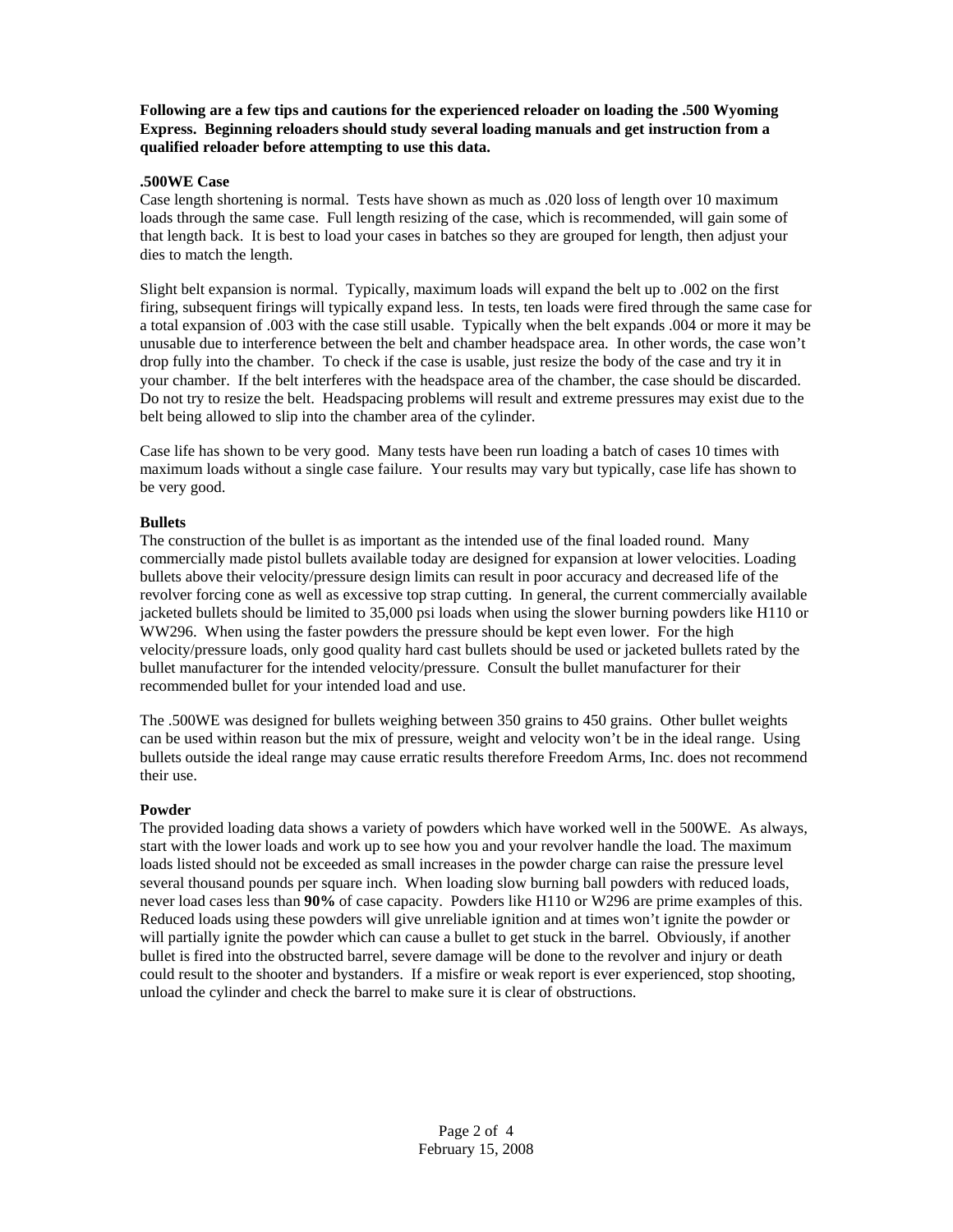#### **Primer**

The 500WE is setup to use a large rifle primer. This primer has shown to provide reliable and consistent ignition of the powder. As always, care must be taken to seat the primer below the case head to prevent recoil from firing a cartridge that is not aligned with the barrel.

#### **Loading Dies**

Loading dies designed specifically for the 500WE are available from Freedom Arms. Typically, sizing the length of the case body down to within .100 of the belt is sufficient. Care must be taken to not run the sizing die down onto the belt of the case. This can cause inconsistent headspacing of the cartridge and may allow the belt to start into the cylinder chamber which will cause excessive pressures and possible damage to the revolver and injury to the shooter or bystanders.

Always seat and crimp the bullet in two operations. Seat the bullet so the top of the case is even with the top of the bullet cannelure without the crimp ring in the die touching the case. Then in a second step, with the seating stem adjusted up and the crimp die adjusted down, crimp the bullet so the case crimp fills the bullet cannelure. This will give a stronger, more consistent crimp which will give a more consistent burn of the powder and reduce the chance of a bullet pulling under recoil. A proper crimp will also reduce the chance of a squib load. Care must be taken to not over crimp causing case swelling below the crimp. This swelling will restrict the cartridge from dropping fully into the chamber.

#### **Shooting proficiency**

Power is useless if the shooter can't control the firearm. Therefore start out with lower velocity loads to learn how to handle the recoil of the revolver, which can be abusive. As a level of comfort and skill is achieved, the load can be increased accordingly. **The upper end loads should be used only by those experienced with and capable of handling big bore, high power handguns and even then should be**  shot sparingly. In other words, keep it fun to shoot.

#### **Loading recommendations for the Freedom Arms .500 Wyoming Express.**

Bullet Diameter: .500 Primer Size: Large Rifle Case Trim Length: 1.365" Maximum Case Length: 1.370" Maximum Cartridge Length: 1.765" Shell Holder: #41 RCBS